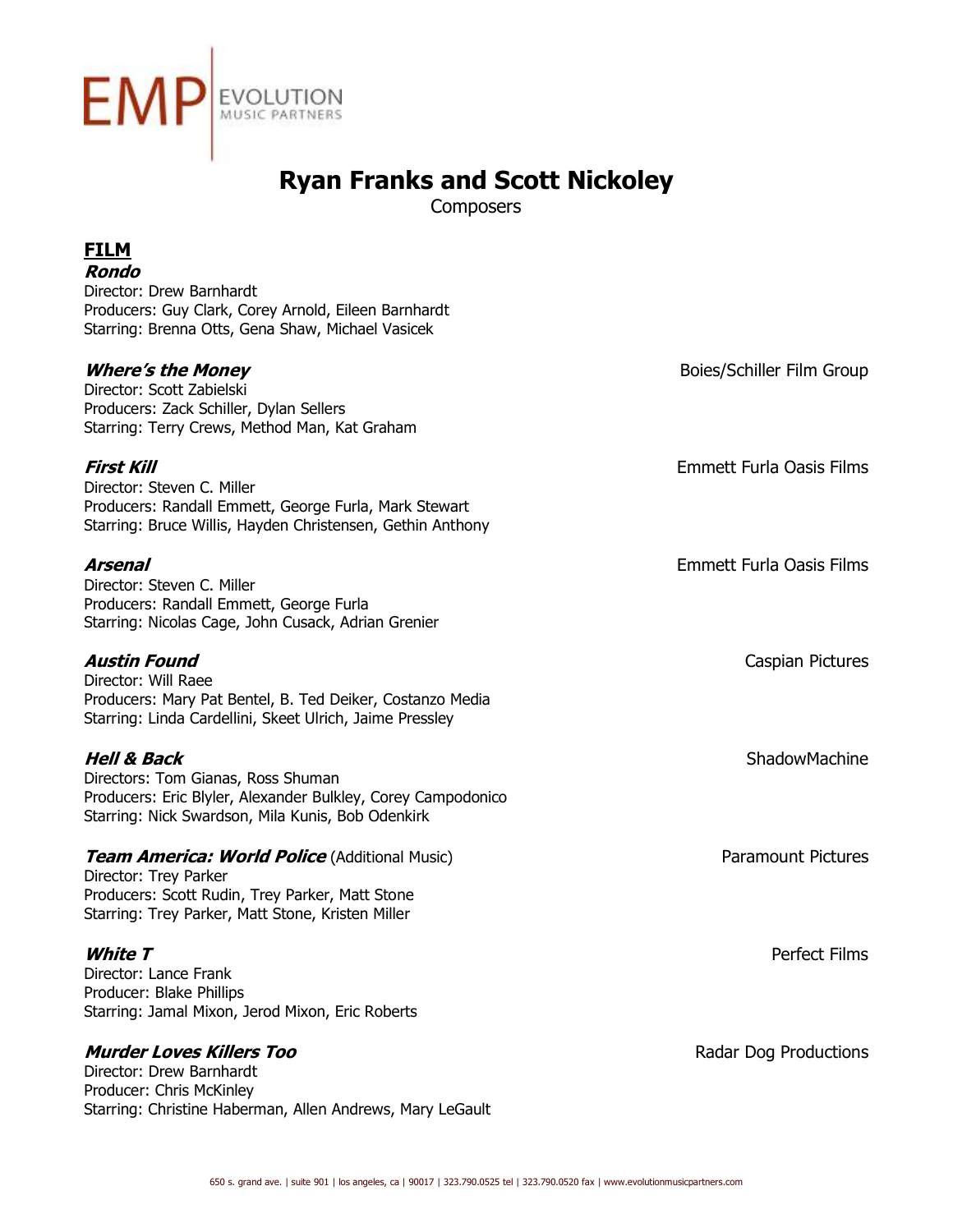

| <b>FILM</b> (continued)<br><b>Mama I Want To Sing</b><br>Director: Charles Randolph-Wright<br>Producers: Holly Davis Carter, Jeff Clanagan, David Pomier<br>Starring: Ciara, Paris Bennett, Ahmaya-Knoelle | Codeblack Entertainment         |
|------------------------------------------------------------------------------------------------------------------------------------------------------------------------------------------------------------|---------------------------------|
| <b>Stay Cool</b><br>Director: Michael Polish<br>Producers: Janet DuBois<br>Starring: Winona Ryder, Mark Polish, Sean Astin                                                                                 | Initiate Productions            |
| <b>Orphans of Apollo</b> (Documentary)<br>Directors: Becky Neiman, Michael Potter<br>Producer: Todd Jones                                                                                                  | <b>Free Radical Productions</b> |
| <b>Barack Obama: The Man and His Journey</b> (Documentary)<br>Director: Maria Arita Howard<br>Producer: Randy Martin<br>Starring: Barack Obama, Hill Harper, George Lopez                                  | Codeblack Entertainment         |
| <b>Bad Ass</b><br>Director: Adamo P. Cultraro<br>Producers: Lance Crayon, Adamo P. Cultraro, Tom Sizemore<br>Starring: Tony Curran, Tom Sizemore, Johnny Messner                                           | <b>Taormina Films</b>           |
| <b>TELEVISION</b><br><b>South Park</b><br>Producers: Trey Parker, Matt Stone<br>Starring: Trey Parker, Matt Stone, Mona Marshall                                                                           | Comedy Central                  |
| Triptank<br>Directors: Chris Osbrink, Various<br>Producers: Matt Mariska, Andrew Sipes, Corey Campodonico<br>Starring: Eric Magnussen, Dana Snyder, Jonah Ray                                              | Comedy Central                  |
| South Park: Imaginationland<br>Director: Trey Parker<br>Producers: Trey Parker, Matt Stone<br>Starring: Trey Parker, Matt Stone, Mona Marshall                                                             | Comedy Central                  |
| <b>The Osbournes</b><br>Producers: Greg Johnston, Sharon Osbourne, Jonathan Taylor<br>Starring: Ozzy Osbourne, Sharon Osbourne                                                                             | <b>MTV</b>                      |
| <b>Dark Minions</b><br>Director: Ross Shuman<br>Producers: Alexander Bulkley, Corey Campodonico<br>Starring: John Ross Bowie, Kevin Sussman, Clancy Brown                                                  | Amazon                          |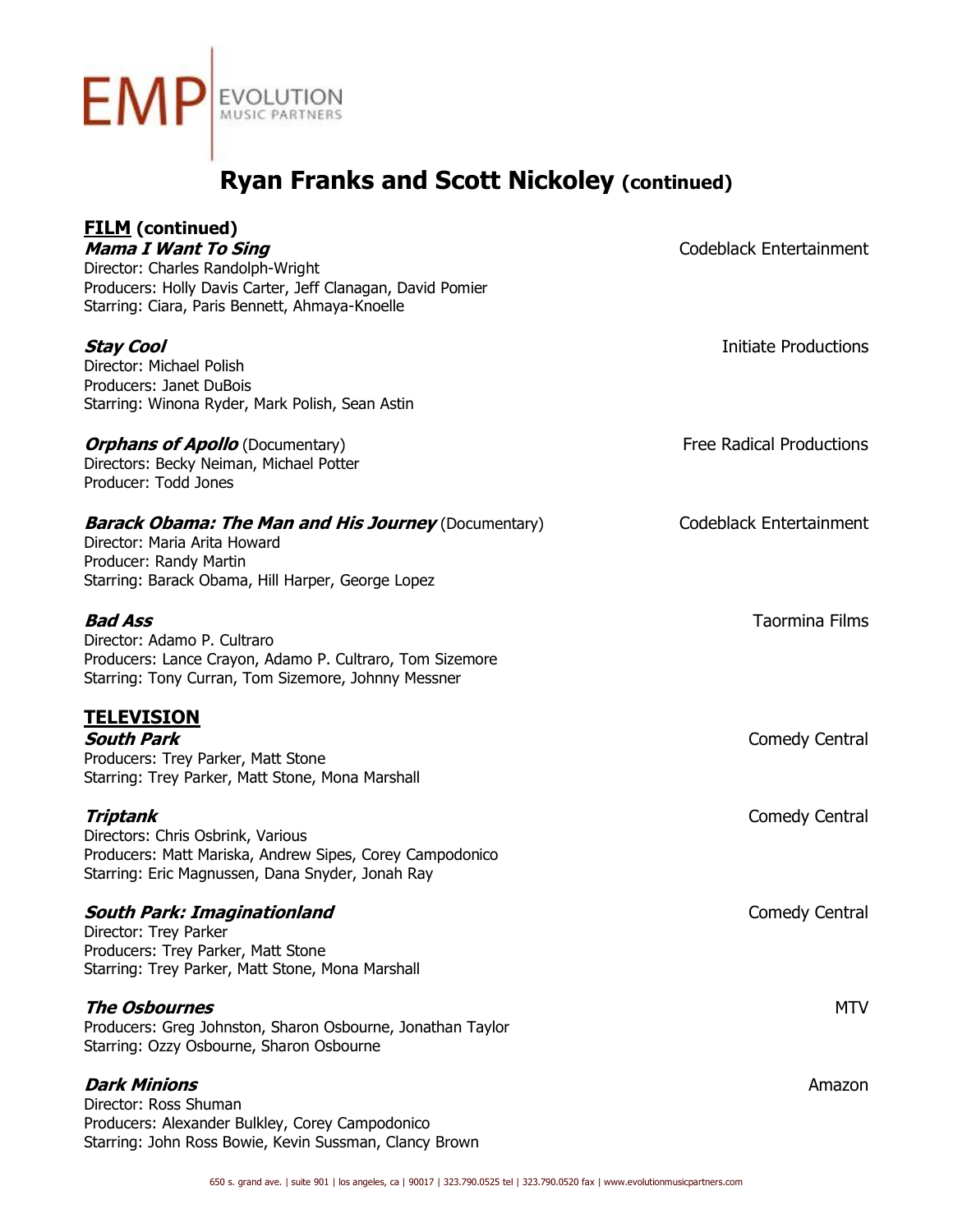

Producer: Chris McKinley

Starring: Reggie De Morton, Gena Shaw, Deborah Mousseau

| <b>TELEVISION</b> (continued)                                                                                                                                       |                        |
|---------------------------------------------------------------------------------------------------------------------------------------------------------------------|------------------------|
| <b>Newlyweds</b><br>Producers: Shari Brooks, Sue Kolinsky, Larry Rudolph<br>Starring: Jessica Simpson, Nick Lachey                                                  | <b>MTV</b>             |
| <b>Clone High</b><br>Producers: Bill Lawrence, Phil Lord, Christopher Miller<br>Starring: Will Forte, Michael McDonald, Christa Miller                              | <b>MTV</b>             |
| <b>Nascar Racers</b><br>Directors: Dennis Woodyard, Joe Barruso<br>Producer: Dennis Woodyard<br>Starring: Kathleen Barr, Ian James Corlett, Roger Cross             | Fox Family             |
| <b>ESPN Uncut</b>                                                                                                                                                   | <b>ESPN</b>            |
| <b>History's Mysteries</b><br>Producers: Susan Werbe, Melissa Jo Peltier, Jim Milio<br>Starring: David Ackroyd, Arthur Kent                                         | <b>History Channel</b> |
| <b>Incredible But True</b>                                                                                                                                          | <b>History Channel</b> |
| <b>Lawbreakers Series</b><br>Producer: Daniel S. Miller<br>Starring: Mike McNally                                                                                   | <b>History Channel</b> |
| Saddam's Bombmaker                                                                                                                                                  | <b>History Channel</b> |
| <b>Inside North Korea</b>                                                                                                                                           | <b>History Channel</b> |
| <b>SHORT FILMS</b><br><b>The Second Circle</b><br>Director: Karl Nickoley<br>Producer: Karl Nickoley<br>Starring: Michelle Hayden, Matthew Stephen Smith, Ama Valle |                        |
| Revelation<br>Director: Carrie Carnevale<br>Producer: Carrie Carnevale<br>Starring: Anna Hanson, Andrew David James, Andrew Lander                                  |                        |
| Herbie<br>Director: Drew Barnhardt                                                                                                                                  | Radar Dog Productions  |